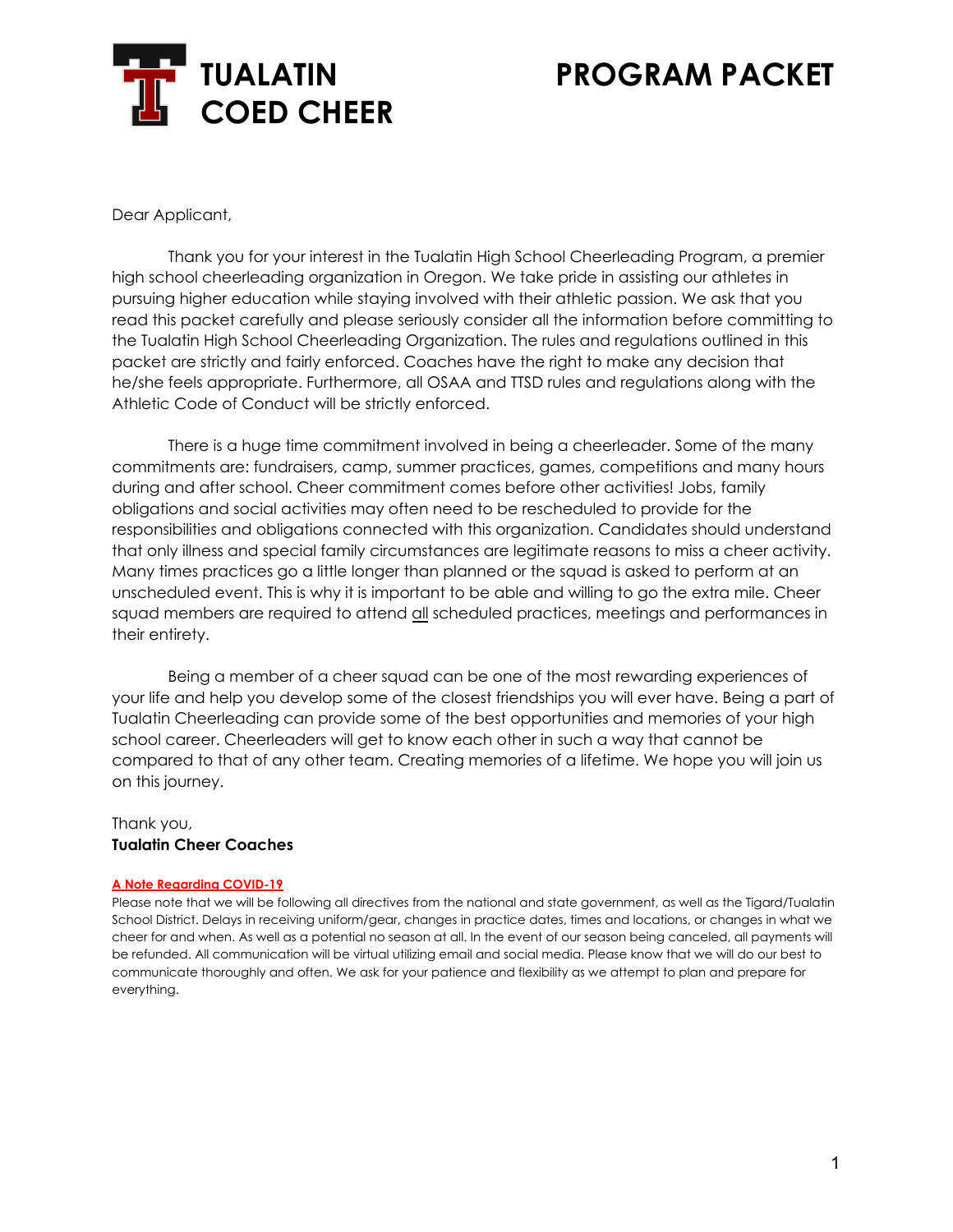

### **PHILOSOPHY**

Our program mission is to create a safe and positive environment both physically and emotionally for all athletes in the Tualatin High School Cheer program. Our goal is to bring positive spirit and unity to school and team. Be quality leaders to our peers. Expect EXCELLENCE both on and off the competitive mat. We will be leaders on our campus and in our community through serving others, and will strive to embrace the history and honor that goes into being a part of the Tualatin High School Cheerleading Program.

Service in our school and community is important to the growth of each individual athlete. Tualatin High Cheer promotes an atmosphere of discipline and respect. Individual integrity is a key part of working to be better teammates and students. Our goal is to represent Tualatin High School at the OSAA State Championships and OCCA Championships to the best of our abilities.

As a Member of the Tualatin High School Cheer Squad you represent Tualatin High School and the Tigard/Tualatin School District in everything you do. It is paramount that you conduct yourself in an appropriate, respectful and polite manner at all times. It is a privilege to be a member of the Tualatin High School Cheerleading organization and to be able to represent Tualatin High School. To wear the "Double Ts" is a reward, as soon as we put them on, we are representing the hundreds that have come before us.

The Tualatin Tradition, WE create, understand and respect.

### **PURPOSE**

#### **The purpose of the Tualatin Cheer Squad is:**

- 1. To promote school spirit and Tualatin Pride at Tualatin.
- 2. To support the TuHS athletic teams and to cheer at football and basketball games.
- 3. To positively represent TuHS at cheer competitions.
- 4. To perform at pep rallies, games and special events.
- 5. To be a leader on campus, a school ambassador and serve the school and community through active participation.

### **ELIGIBILITY**

- All Members must be enrolled in a minimum of 5 classes to be OSAA eligible- Seniors need to pay close attention to their schedules to meet this requirement.
- New prospective members must have a minimum 2.0 GPA to be eligible to join and only have one 'unsatisfactory' grade on the previous report card/progress report.
- Each member is expected to follow the rules, regulations and responsibilities set by the coaching staff at all times. Disciplinary procedures are at the discretion of the Coach and/or Athletic Director.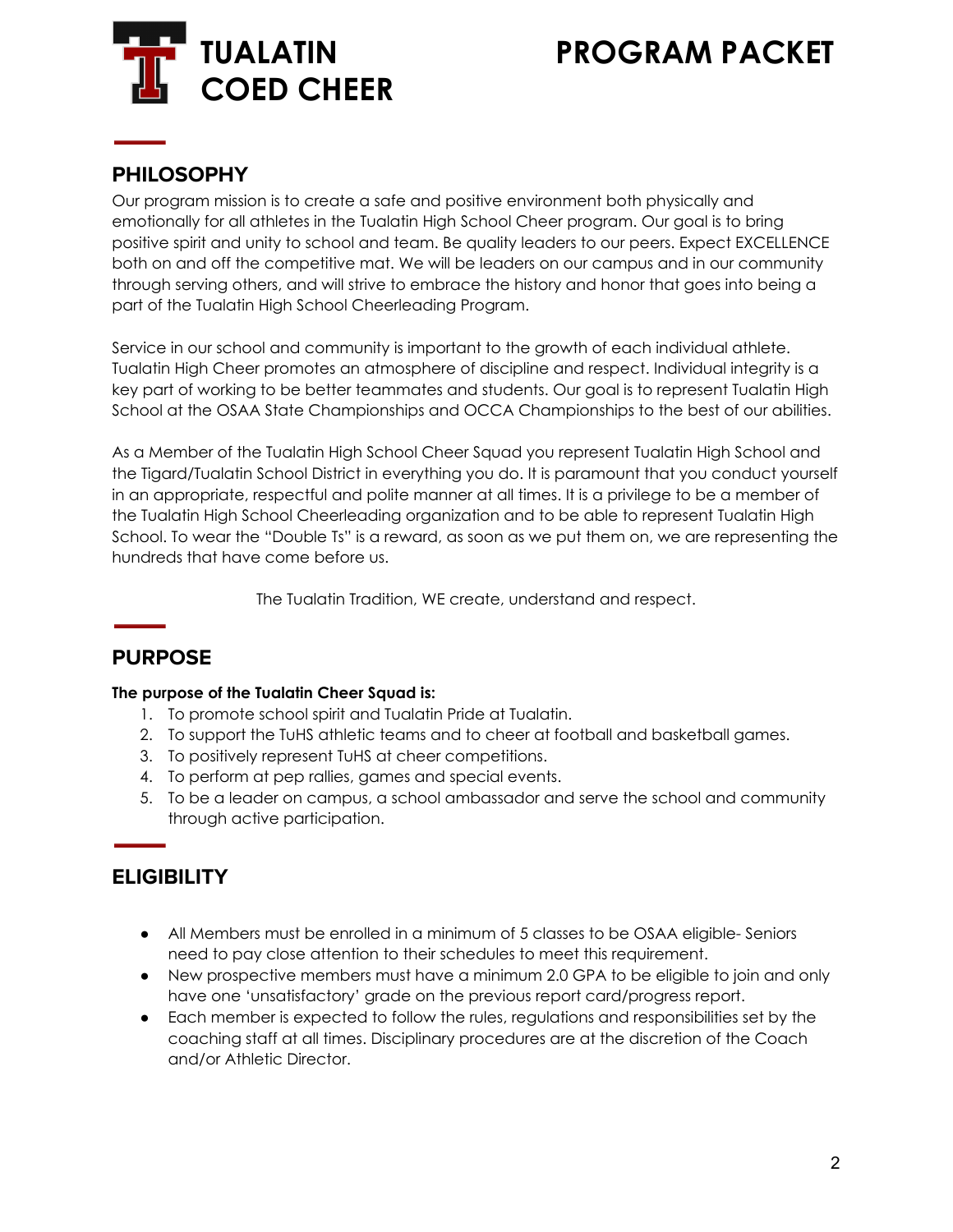

### **MEMBERSHIP**

- Our season goes from the tryout/registration period usually set in April to the end of the following school year. (EX April 2022- June 30th 2023)
- Membership on the Cheer Squad is membership of a TEAM. As such, each Member must be available to attend ALL practices, events, games, pep rallies, competitions, etc. This commitment is for one year. Without all members, the team is incomplete.
- Each Member must be respectful and participate at all times with pride, respect and a positive attitude.
- There can be up to 4 teams: Varsity Competition, Varsity Sideline, JV Competition and JV Sideline.
- Coaching staff will determine the size of each squad and its members. Results from placements are final. Please do not contact coaching staff regarding team placements.
- Male athletes are an exception to participating in a fall or winter sport and need to speak with the coaches.
- We highly encourage participation in spring sports, but realize there is a conflict of games, comps and practices that the athlete and coaches need to work with.
- If a student quits, or is removed from the cheer squad at any time during the year, for disciplinary or any other reasons, she/he relinquishes her/his standing on the cheer squad, will be dropped from the roster, will not be a part of any cheer squad activities, including the year-end banquet and lettering, and will not be allowed to try out for the squad the following year unless a meeting is set up between the student, coach and parent.
- All expenses incurred will be required to be paid for and you relinquish your privilege to wear any current cheer gear at any school and district sponsored events, as you are not accurately representing the outer squad or school any longer.
- Once the season is complete, the cheer gear may be worn to events as long as it's not still in use for the following season (jackets and uniforms).

As a member of a school program, behavior on campus, in the community, and at other schools, reflects not only on the student but on the program and school as well. Criminal acts, violence, intimidation or discrimination, **whether at school or in the community**, will not be tolerated and may be cause for immediate suspension from the program.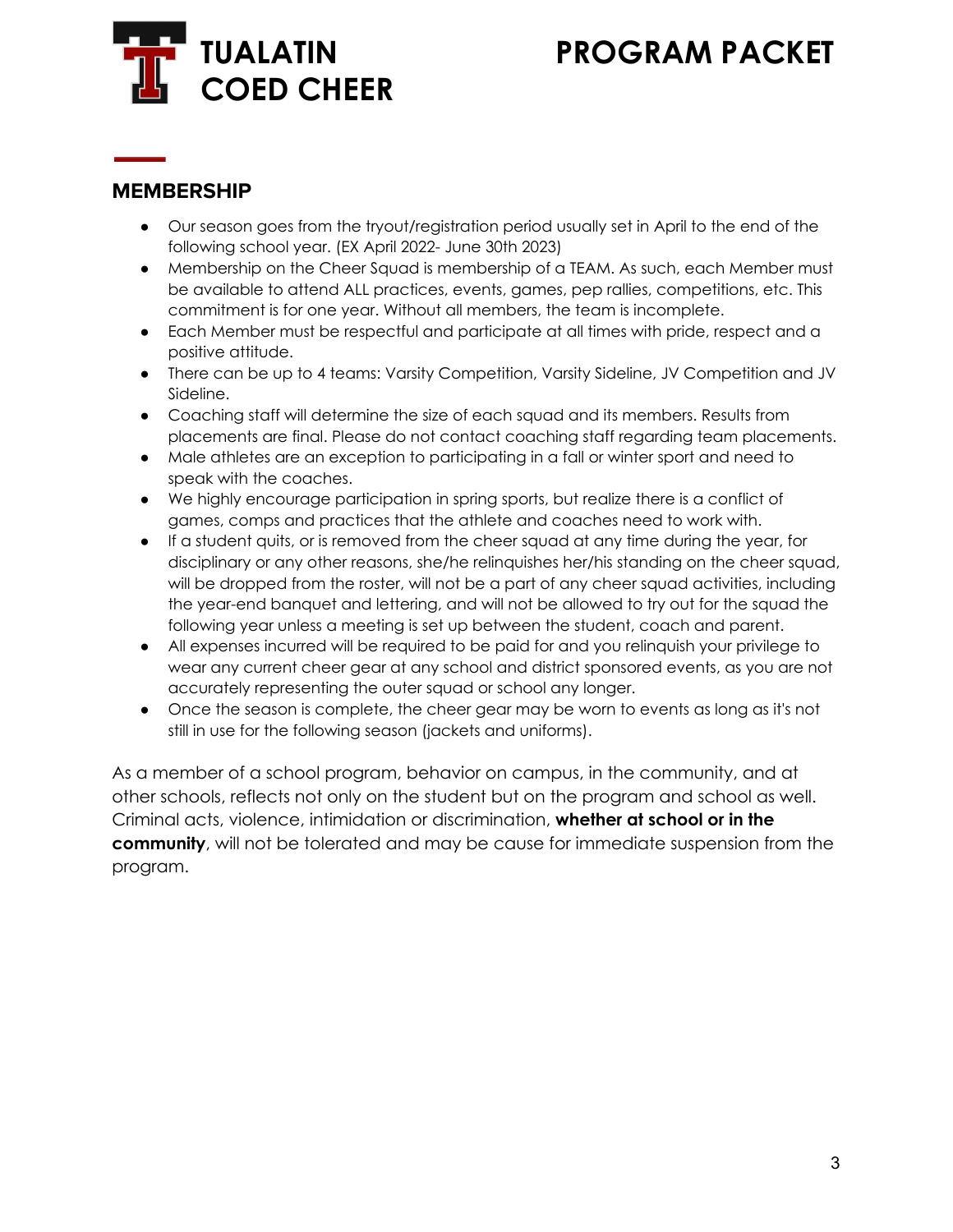

### **TEAM INFORMATION**

• All Cheer Squad Members are expected to attend and be on time to all practices, games and other scheduled activities. The participation of all athletes is required for safe, proper and effective performances and for the TEAM to be complete.

**TEAM INFORMATION (Varsity Competition)** Varsity squads may not be members of

any other sports team at Tualatin High School during the summer, fall and winter seasons or all-star cheer teams without the written consent of the cheer coach.

**● Minimum Requirements:**

Advanced ability in Cheer, Dance, Jumps, Tumbling and Stunting

● **Time Commitment: Practices:** 2x a week for 2 hours, tumbling 1x a week for 1 hour, run through practices 1x a week for 1 hour during competition season.

#### **Games:**

- Home and away football games
- Home boy/girl basketball games as determined by the coach
- All playoff games for both football and basketball.
- *THESE GAMES MAY TAKE PLACE OVER HOLIDAY BREAKS AND THE FEBRUARY PRESIDENTS' WEEKEND HOLIDAY. VARSITY MEMBERS SHOULD NOT PLAN TRAVEL OVER THESE DATES.*

#### **Community Events:**

Pep rallies, volunteer events, fundraising events and outreach activities.

**Competitions:** Varsity members will be selected to compete and perform at the UCA National High School Championships, USA Spirit Nationals **and/or** OSAA State Events. Competitions often take place on Saturday and/or Sunday. 1x in September, 1x in October, Every Saturday Dec-Feb. Out of state Nationals occur in February or March.

**Summer workouts**: Practices, workouts, and conditioning take place during the summer.

**Misc:** Practice including those beyond class time, off campus, and weekends. **Practices will be held on ALL non-school/in service days**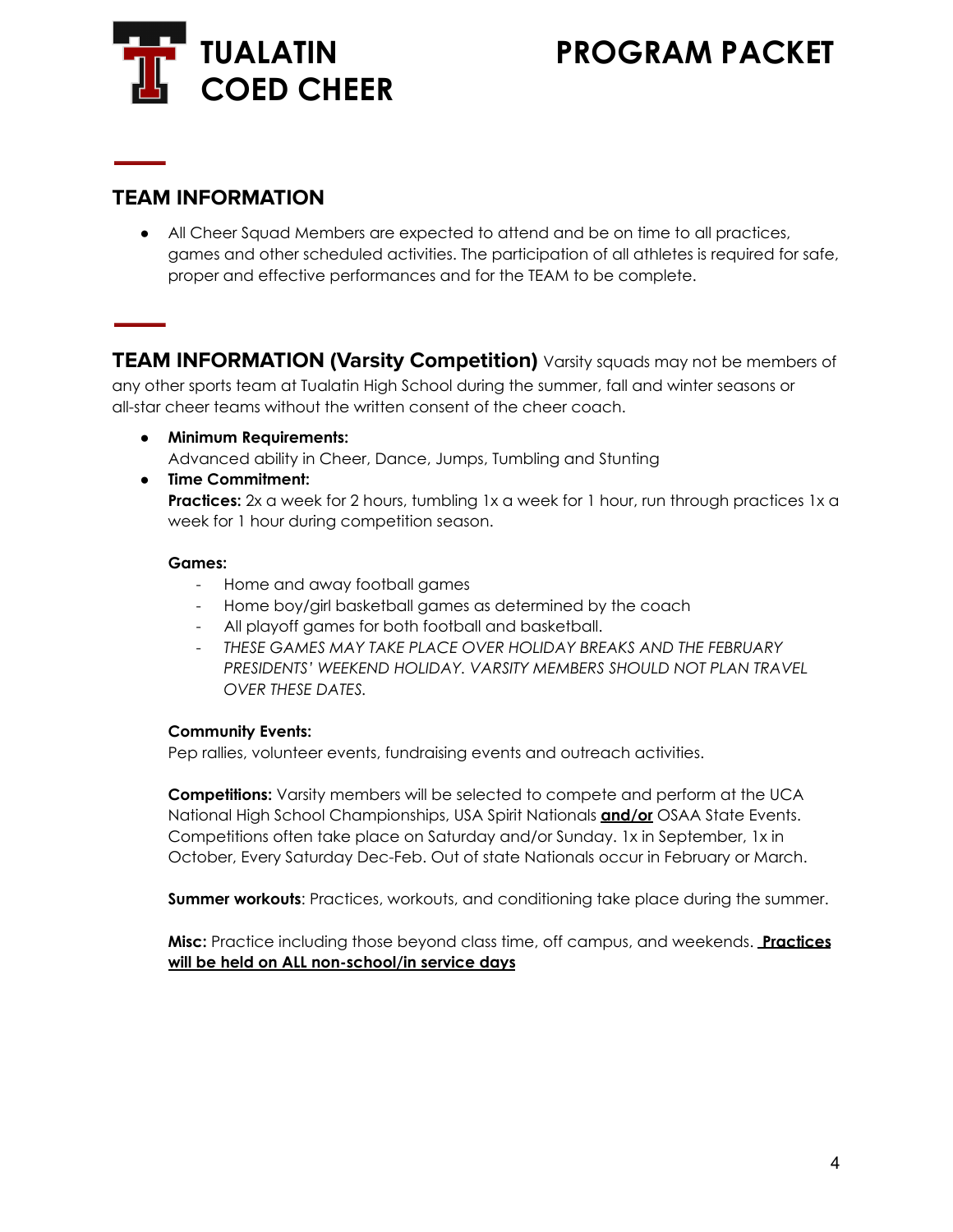# **COED CHEER**

# **TUALATIN PROGRAM PACKET**

# **TEAM INFORMATION (Varsity Sideline)**

There is a non-competitive aspect to both JV and Varsity- please be forewarned the criteria for making JV and Varsity sideline is the same as the competitive teams, the only difference is the *time commitment.* For these teams, the focus will be strictly games for Football Season and Basketball Season. These teams will also do community events, perform at pep assemblies, participate in events the school needs.

- **● Minimum Requirements:** Intermediate ability in Cheer, Dance, Jumps and Stunting
- **Time Commitment: Practices:** 2x a week for 2 hours, tumbling 1x a week for 1 hour **Games:**
	- Home and away football games
	- Home boy/girl basketball games as determined by the coach
	- All playoff games for both football and basketball.
	- *THESE GAMES MAY TAKE PLACE OVER HOLIDAY BREAKS AND THE FEBRUARY PRESIDENTS' WEEKEND HOLIDAY. VARSITY MEMBERS SHOULD NOT PLAN TRAVEL OVER THESE DATES.*

#### **Community Events:**

Pep rallies, volunteer events, fundraising events and outreach activities.

**Summer workouts**: Practices, workouts, and conditioning take place during the summer.

**Misc:** Practice including those beyond class time, off campus, and weekends.

# **TEAM INFORMATION (Junior Varsity Competition)**

In an effort to increase individual student achievement and personal growth in the area of the arts and athletics, TuHS is committed to maintaining a Junior Varsity program. Such a program will increase involvement and also allow for students to explore the areas of cheer in order to enhance their skills.

**● Minimum Requirements:**

Intermediate ability in Cheer, Dance, Jumps, Tumbling and Stunting

● **Time Commitment: Practices:** 2x a week for 2 hours, tumbling 1x a week for 1 hour, run through practices 1x a week for 1 hour during competition season.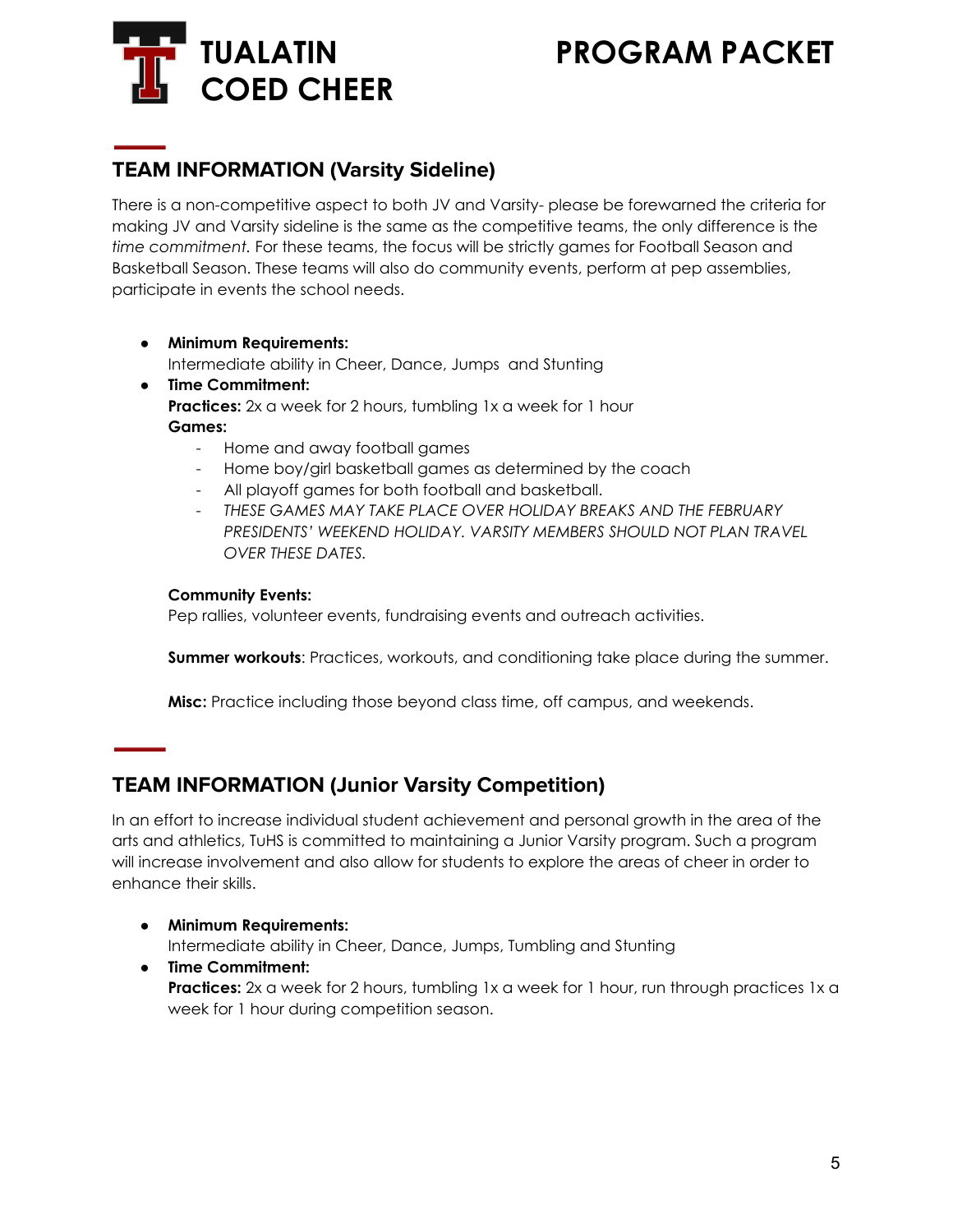

### **TEAM INFORMATION (Junior Varsity Competition) cont.**

#### **Games:**

- Home Frosh/JV football games
- Home boy/girl basketball games as determined by the coach

#### **Community Events:**

Pep rallies, volunteer events, fundraising events and outreach activities.

**Summer workouts**: Practices, workouts, and conditioning take place during the summer.

**Competitions:** JV members compete locally with a possibility of up to all members competing at the National level. Competition fees are expected to be fundraised along with Varsity. Competitions often take place on Saturday and/or Sunday. 1x in September, Every Saturday Dec-Feb

**Misc:** Practice including those beyond class time, off campus, and weekends.

### **TEAM INFORMATION (JV Sideline)**

- **● Minimum Requirements:** Novice ability in Cheer, Dance, Jumps, and Stunting
- **Time Commitment: Practices:** 2x a week for 2 hours, tumbling 1x a week for 1 hour

#### **Games:**

- Home Frosh/JV football games
- Home boy/girl basketball games as determined by the coach

#### **Community Events:**

Pep rallies, volunteer events, fundraising events and outreach activities.

**Summer workouts**: Practices, workouts, and conditioning take place during the summer.

**Misc:** Practice including those beyond class time, off campus, and weekends.

\*\*Please note that we are expected to cheer at all home football games as well as boys and girls basketball like any other squad. We have the luxury of having up to 4 squads to reduce our time commitment, but competition teams may find themselves cheering at basketball games if needed once every couple of weeks.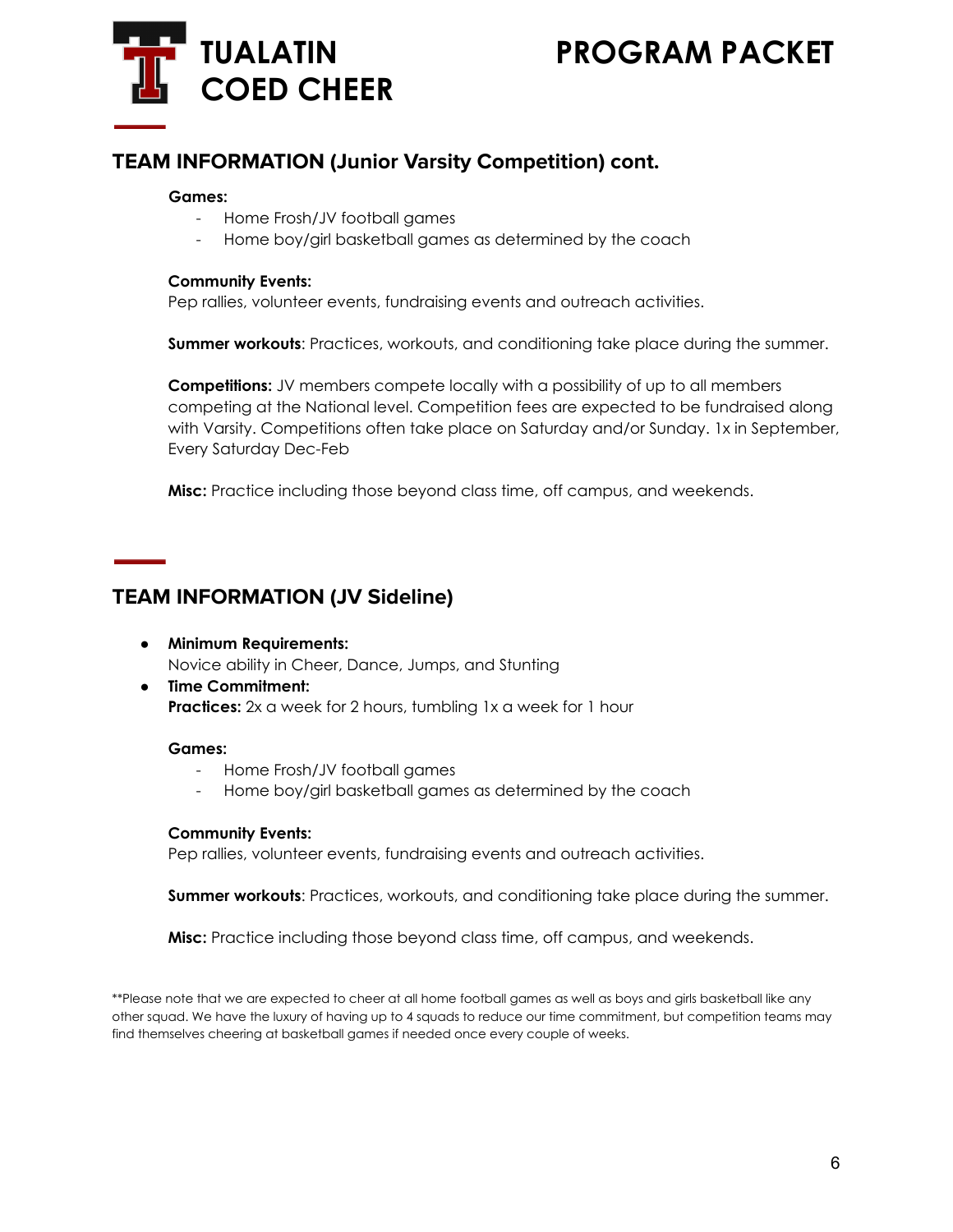

### **COMPETITION TEAM REQUIREMENTS**

- **1.** All Members are expected to attend ALL choreography sessions and competitions (even if sidelined).
- **2.** The coaches set competition dates. Competitions generally occur October through February and often impact Presidents' weekend. Competitions are held on Saturdays and Sundays. By becoming a Member of the squad you are agreeing to the dates that the coaches choose regardless of your personal schedules.
- **3.** Competition team members will have additional practices as deemed necessary. All competition team members must be available for additional practices.
- **4.** Only Members in good standing may compete. Good standing is defined as a member who is not curtailed by any disciplinary action that would prohibit a member from participating.
- **5.** Skills that are demonstrated at tryouts/registration are expected to remain as such or improve throughout the year.
- **6.** Coaches determine who competes at the Varsity level and members may be placed on a lower level team at any time throughout the school year.
- **7.** Please note the additional expenses associated with being on the competition teams listed in the program expenses.
- **8.** Team members must not schedule any vacation plans or be absent for an extended period of time during the months of October-February.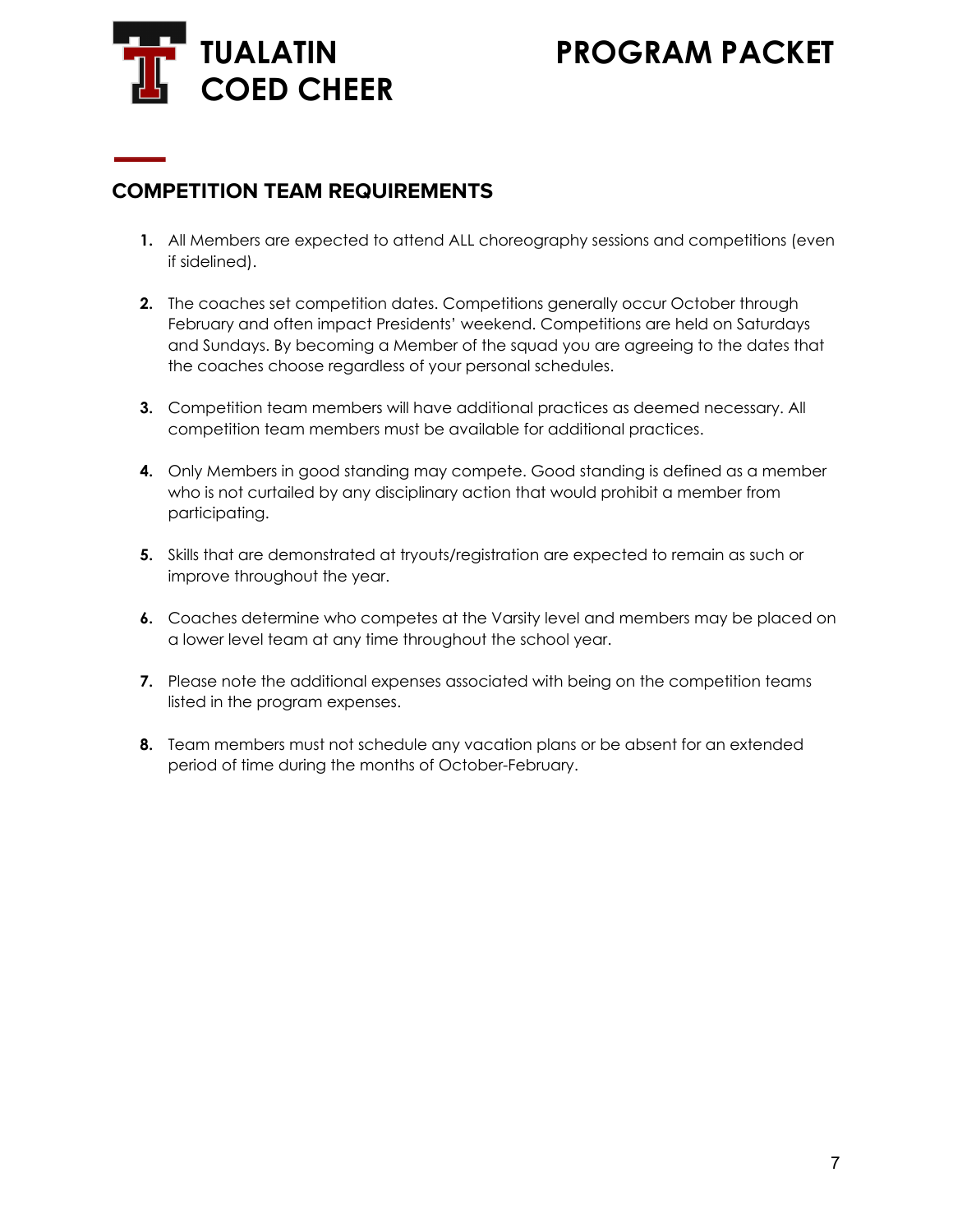

#### **PROGRAM EXPENSES**

• The Cheer program is funded through personal payments, corporate sponsorships and fundraising. Our goal is for 100% participation. These funds are necessary for the success of the program. This amount pays for summer camp, uniforms, camp and practice wear, poms, outerwear, music editing, competition registration fees, equipment costs and repair, maintenance of safety equipment, spirit items, team dinners, etc.

#### **● Apparel & Individual Expenses**

There are personal items, which are required, but are not provided by the school, that each individual must purchase. These items can include: Uniform (top & skirt) Practice Clothes, Hair Ribbons, Bows, Poms, Warm up Jacket, Leggings, Shoes, Socks, Team Hoodie, Backpack and shipping costs.

Below are items and prices that can be included in the apparel and individual expenses.

| <u>Fee</u> | <b>Description</b>                |
|------------|-----------------------------------|
| \$275      | Sideline Uniform (Shell & Skirt)  |
| \$160      | Warm ups                          |
| \$90       | <b>Backpack</b>                   |
| \$325      | Competition Uniform               |
| \$100      | <b>Competition Uniform Rental</b> |
| \$70       | Sideline Shoes                    |
| \$110      | Competition Shoes                 |
| \$60       | Poms                              |
| \$200      | Practice Gear (4 tops, 4 shorts)  |
| \$50       | Team Hoodie                       |
| \$50       | Shipping & Handling Fees          |

A final itemized Apparel & Individual Expenses sheet will be provided upon team placements.

### **MONTHLY PAYMENTS**

- Equal monthly payments for personal expenses will start being collected on **June 30th, 2022.**
- All Apparel & Individual Expenses must be paid in full **by August 30th, 2022.**

#### **UNIFORM RENTALS**

● Uniform rentals may be available at a fraction of the cost. Speak to Coach, subject to availability.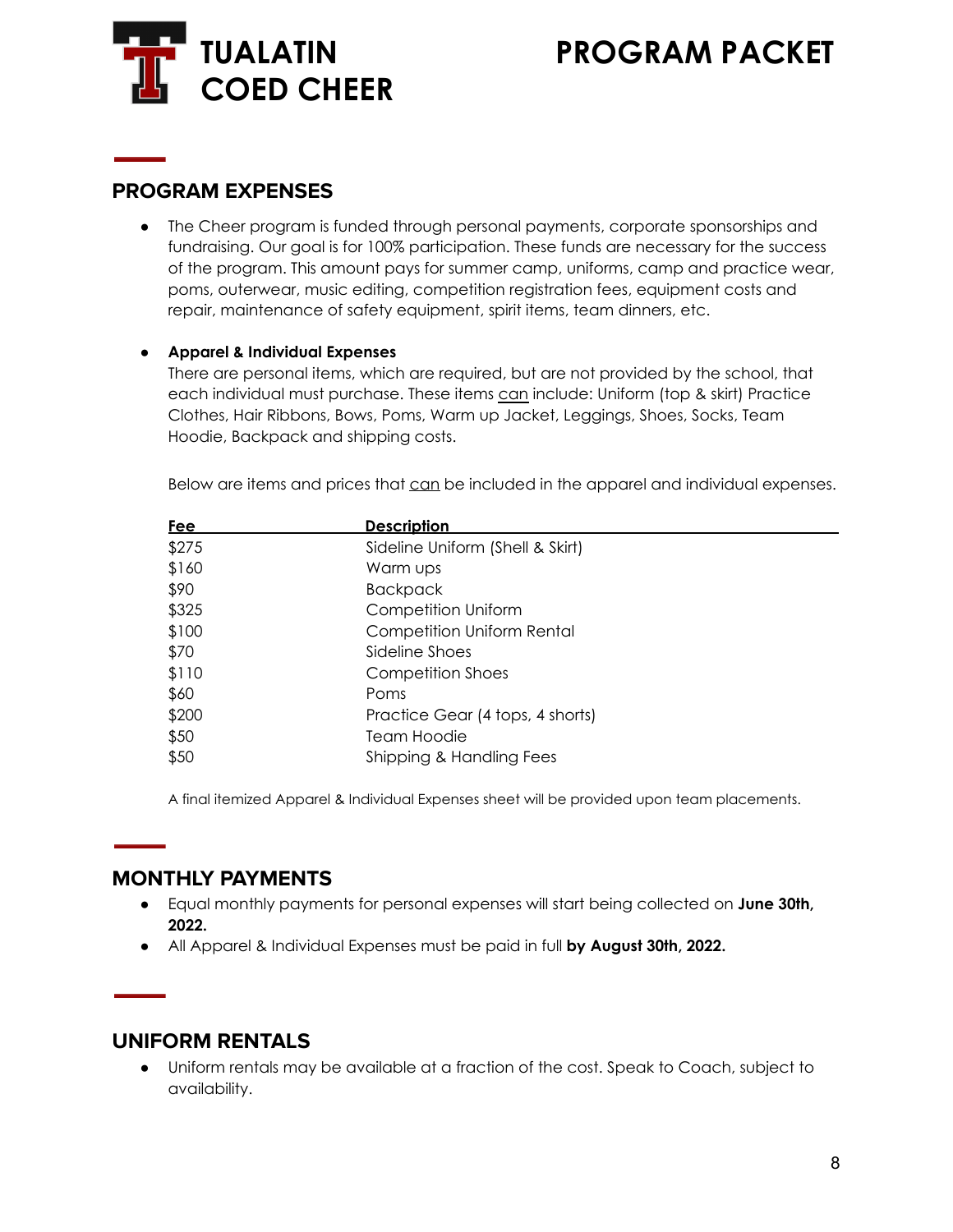

### **TEAM FEES**

#### **● Team Fees**

Below are the required fees that each cheerleader will be responsible for paying throughout the season with the costs and the date in which the payments will be due.

| <b>Fee</b> | <b>Description</b>                                                    |
|------------|-----------------------------------------------------------------------|
| \$150      | Cheer Fee (coaches stipends, choreo. and other team expenses due 5/7) |
| \$450      | Cheer Camp (\$200 deposit due 5/31)                                   |
| \$125      | Team Tumbling (July-October)                                          |
| \$125      | Team Tumbling (November-February)                                     |
| \$50       | Blazer Game Performance (Ticket & t-shirt)                            |

#### **ALL FEES MUST BE PAID IN FULL (payment plans and fundraisers are available)**

\*These figures are estimates, official expenses will be provided once team placements have been made.

### **FUNDRAISING**

● Many fundraising opportunities are held throughout the season. Full participation is needed to help raise the appropriate funds. Fundraising events may include regular seasons and nationals, but are not limited to:

| Team tee Sponsors            | Carwashes                          |
|------------------------------|------------------------------------|
| Letter Writing               | <b>Empire Athletics Sleepovers</b> |
| Summer Youth Clinic          | Can and bottle drives              |
| Showcase Hosting             | <b>Hosting Competition</b>         |
| <b>Snack Bar/concessions</b> | Bingo                              |

● Fundraising is the responsibility of all members and is HIGHLY encouraged for all members (and all parents). Besides trying to bring down the individual cost involved in belonging to the group, there are many costs that must be covered for the benefit of the entire group. You must be committed to fundraising your own expenses as well as your team expenses. If you decide to quit or are dismissed from the squad, the remaining balance will be *due immediately*. Once an item has been ordered, it becomes your responsibility to pay.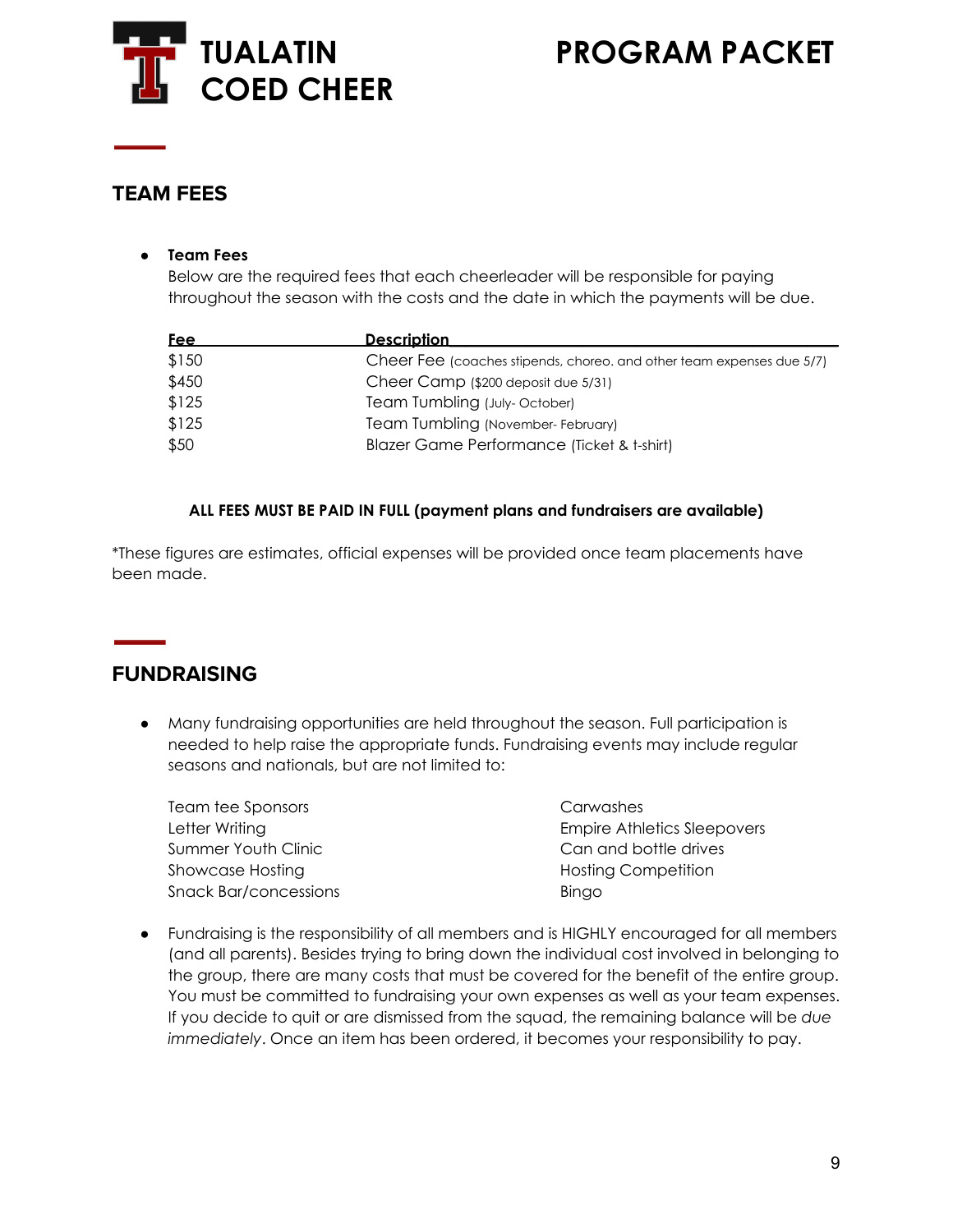

# **TEAM POLICIES & EXPECTATIONS**

The following team policies and expectations are to inform you of the expectations that the coaching staff will have for you as a member of the Tualatin Cheerleading Program. These policies are in place to let you know what the priorities of our program are and how you will go about representing your high school. Tualatin High School has traditionally been seen as a first class institution throughout the state of Oregon and we will continue to maintain that expectation.

#### *WE WILL:*

- Be the best people we can be!
- Be the best students we can be!
- Be the best athletes we can be!
- Give everything you have to perform at the best of your abilities. This applies to school, athletics, and in your life at home with your families.
- Focus on the details. Every class, assignment, tumbling pass, stunt and conditioning. If you focus on fine-turning the specific details of the larger pieces, you will perform them all better than you ever thought you could.

#### **As a program we will:**

- **Be focused on the team.** Everything we do as coaches and as athletes are for the betterment of the team. As individuals we lift up our teammates and by serving them, help them to be the best they can possibly be in all aspects of their lives. If a teammate needs help on math homework, encouragement during a practice, or good advice during a rough point in their lives, you are there to provide that support.
- **Be coachable.** We have a fantastic coaching staff with years of experience. They know what is best and if they are telling you to do something, it will be to benefit you and your teammates. You will not always know why you are being asked to do certain things, but in the end, if you do them to the best of your abilities, the team will benefit from you doing so.
- **Be held accountable.** Coaches and athletes are expected to hold each other accountable to make sure we are doing the right things. Any negative choices made by an individual will reflect upon our entire program. It is understood that you will run into struggles as a high school student. Always know that you can rely on your teammates and coaches to help you. And when spoken to about changing something that can be detrimental to our team, please understand a teammate cares for you and wants to provide you with an opportunity to make a change for the better.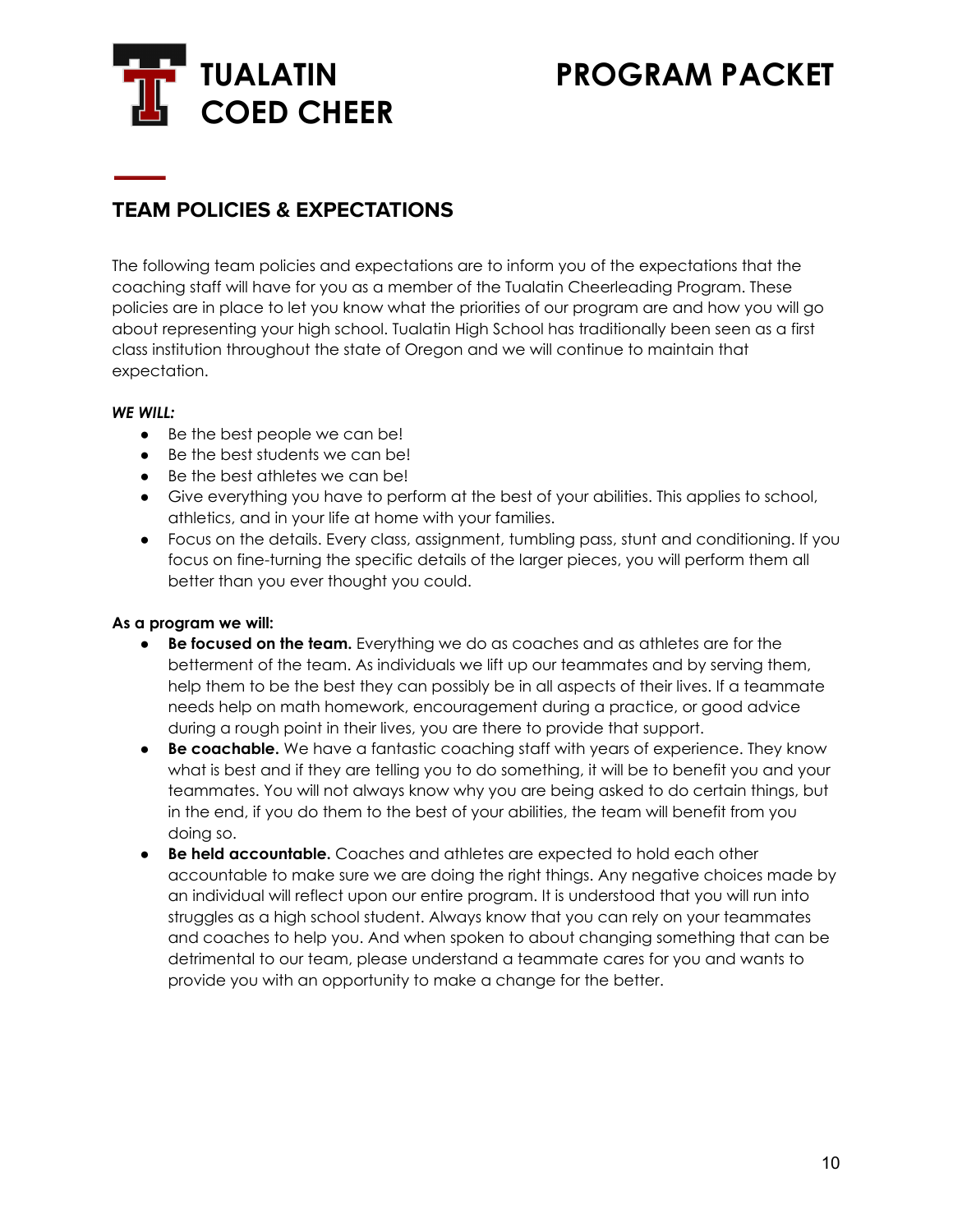

# **TEAM POLICIES & EXPECTATIONS (Cont.)**

#### **Understand the following three expectations:**

- **NO MESSENGERS:** if you will be missing practice, school, meetings or any other cheer events or you will be late, you must notify the COACHES before the absence or tardy. Do not send a friend or parent to report for you. You need to take care of your responsibilities. This is a life lesson we are trying to teach you.
- **NO EXCUSES:** Again, take responsibility for your actions. Do not make excuses for your shortcomings. Own it, learn from it and move on. We all make mistakes and no one expects you to be perfect but we do expect you to learn from each situation.
- **NO SYMPATHY GROUPS:** A "sympathy group" is a collection of people that encourage each other in a negative way when one of the members is feeling wronged. If a teammate complains to you about another teammate, coach or situation, do not give in and contribute to the negative energy. It will destroy our team from the inside out. Instead, encourage your teammate to talk to Coach about it so we can resolve it.

#### **In practice we will:**

- Never walk1 We will run from drill to drill and in all transitions.
- Use appropriate language.
- Respond with "Yes Coach"/ "Got it Coach", etc. when we are coached, corrected or spoken to.
- Strive to give everything we have in every drill. Build the habit.
- Always encourage and support your teammates. Cheer them on!
- Understand and accept the role you are given on our team. If you do not like the role you have been given, outwork and outperform the person ahead of you and earn that position.
- As upperclassmen, show the younger cheerleaders how to conduct themselves and positively correct them if asked to.
- As upperclassmen, show our teammates that we are willing to make sacrifices for our team.

#### **In the classroom we will:**

- Understand we are student- athletes. Education is our top priority on campus.
- Attend ALL of our classes! You wouldn't skip a practice or a game, don't miss a class.
- Sit in front of the classroom if there is not a seating chart already set.
- Realize our academic strengths and weaknesses. We will help those that need our help and ask for help when we need it.
- DO YOUR OWN WORK!
- On campus we will:
- Dress in a way that will reflect positively on our cheerleading program. We will not wear inappropriate clothing or draw any negative attention to ourselves with how we present ourselves. If you make choices that will not reflect this mindset, expect to be corrected by your coaches and/ or teammates.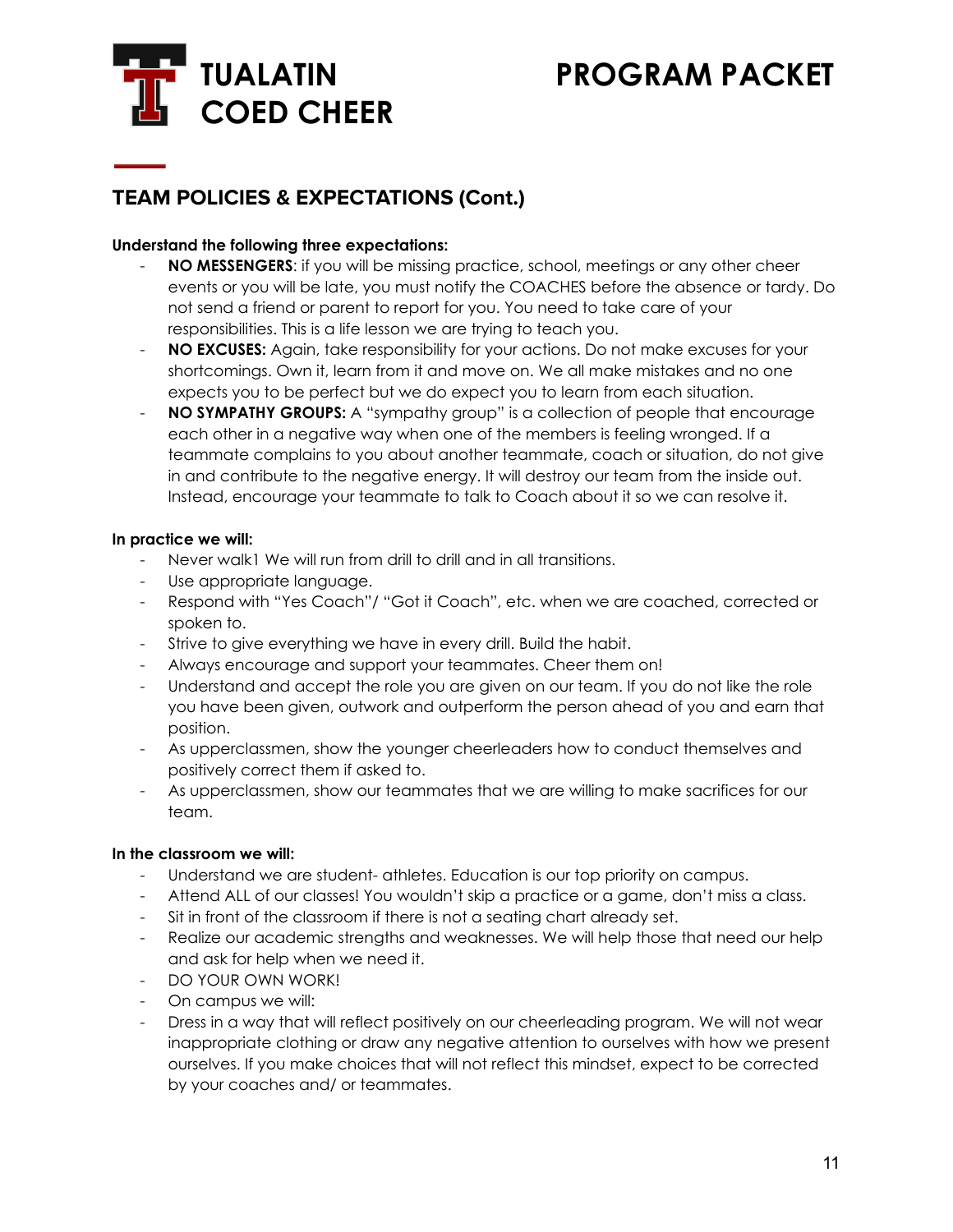

# **TEAM POLICIES & EXPECTATIONS (Cont.)**

- Be EARLY. This applies to campus, classes, meetings and any other cheer events. This is another life lesson we are trying to teach you.
- Be respectful to everyone we interact with, teachers, students, administrators and all school employees.

#### **In our social/personal life we will:**

- Make healthy choices. Take care of our bodies!
- Make sure that we are getting a good night's sleep. There are a lot of expectations on you as a student-athlete. If you begin to sacrifice your sleep, your mind and body will begin to feel the effects.
- Not engage in detrimental actions on social media. What we post, like, and comment on will be reflections on us and our team.
- Not steal. If it is discovered that you are stealing, you will be held accountable to school policies.

#### **Follow the number one rule: "Don't let the team down".**

The reasons for these policies and expectations are to benefit you. To make you and your teammates better people and to make our program a successful one. If you cannot abide by these policies, please reconsider your intention to be a member of our team.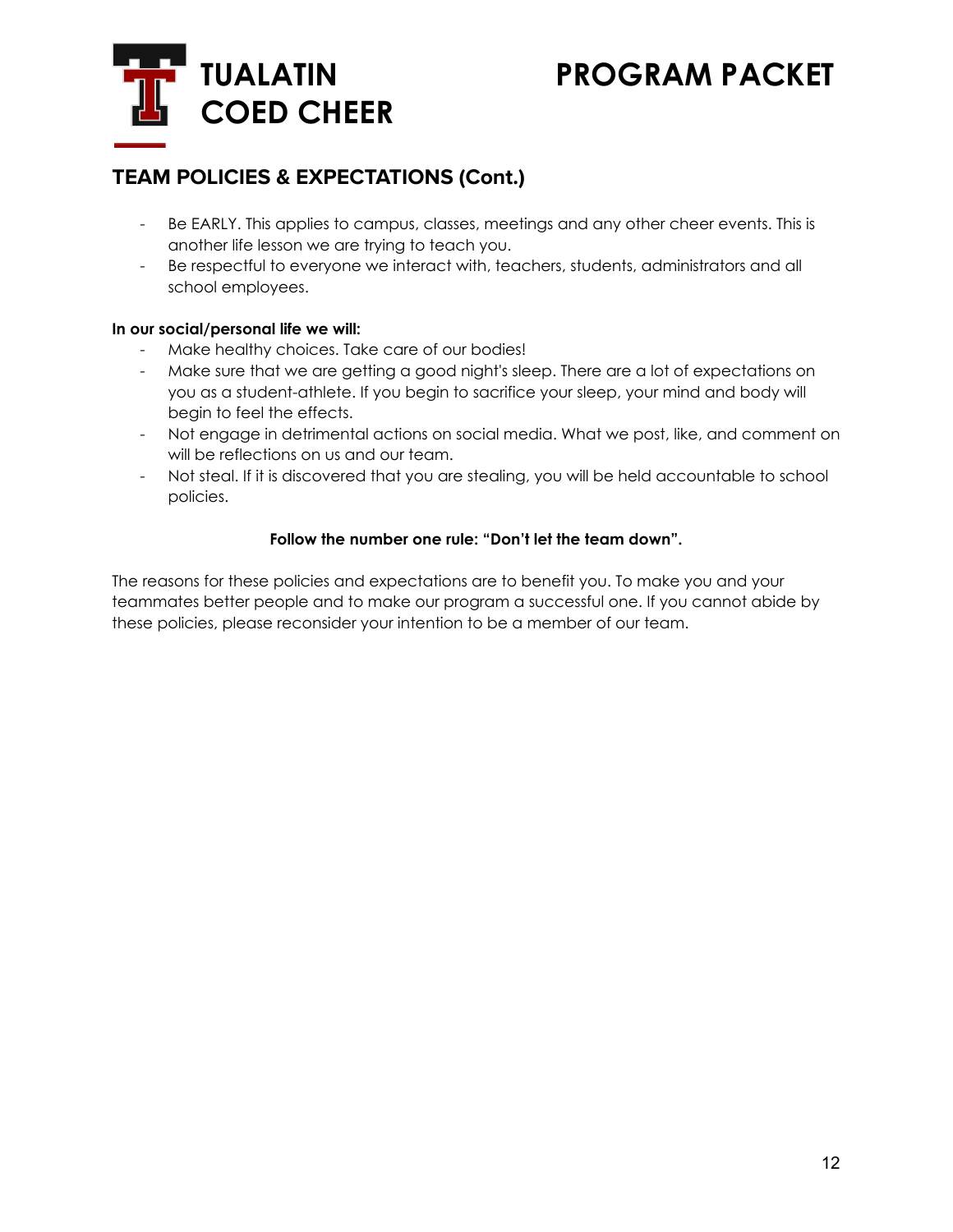

# **PROGRAM RULES**

- **1.** Cheer Squad must take priority over other co-curricular activities. Members may engage in jobs and outside activities (including participation in choir, ASB, drama or other school clubs) only if they DO NOT interfere with participation in Cheer Squad activities, including ALL practices, games, competitions and events.
- **2.** Members may not let other non-members use their Cheer Squad gear or supplies. This includes practice clothes, shirts, poms or any part of your uniform or costume. Uniforms may only be worn by current members and at Pep Squad events.
- **3.** Rings, necklaces, earrings, nose and/or any form of jewelry may not be worn during any cheer squad team performances including game days, rallies, practices, tumbling classes, open gyms, camps and competitions. This is a National Federation of High School Sports rule.
- **4.** Hair must be in natural colors and/or highlights. Please refrain from wild colors or chunky blocks of colors.
- **5.** Cheer squad members should refrain from representing themselves on any website in association with vulgar language, reference to use of drugs and/or alcohol, sexual innuendo or negative comments about the team, its members and coaches or any other sports teams (see the social media policy/agreement).
- **6.** Cheer squad members will follow Tualatin High School's Athletic Code for discipline (can be found on Tualatin website).
- **7.** All cheer squad members must have a 2.0 GPA in order to be eligible and be passing 5 classes.

# **ATTENDANCE POLICY**

A tentative schedule will be provided and will be available on our Tualatin Cheerleading private team pages. Any conflicts should be addressed with the coach following the meeting. Some dates will be deleted and/or added depending on squad readiness, conflicting school performances, and athletic schedules. The coaching staff sets the summer schedule. Each Member and their family should plan activities/vacations around the Cheer Squad schedule. Summer practices are required if you are in town. They will be excused with a 2 week notice. August activities are MANDATORY (daily doubles and choreography). If you are unavailable in August, we ask you join the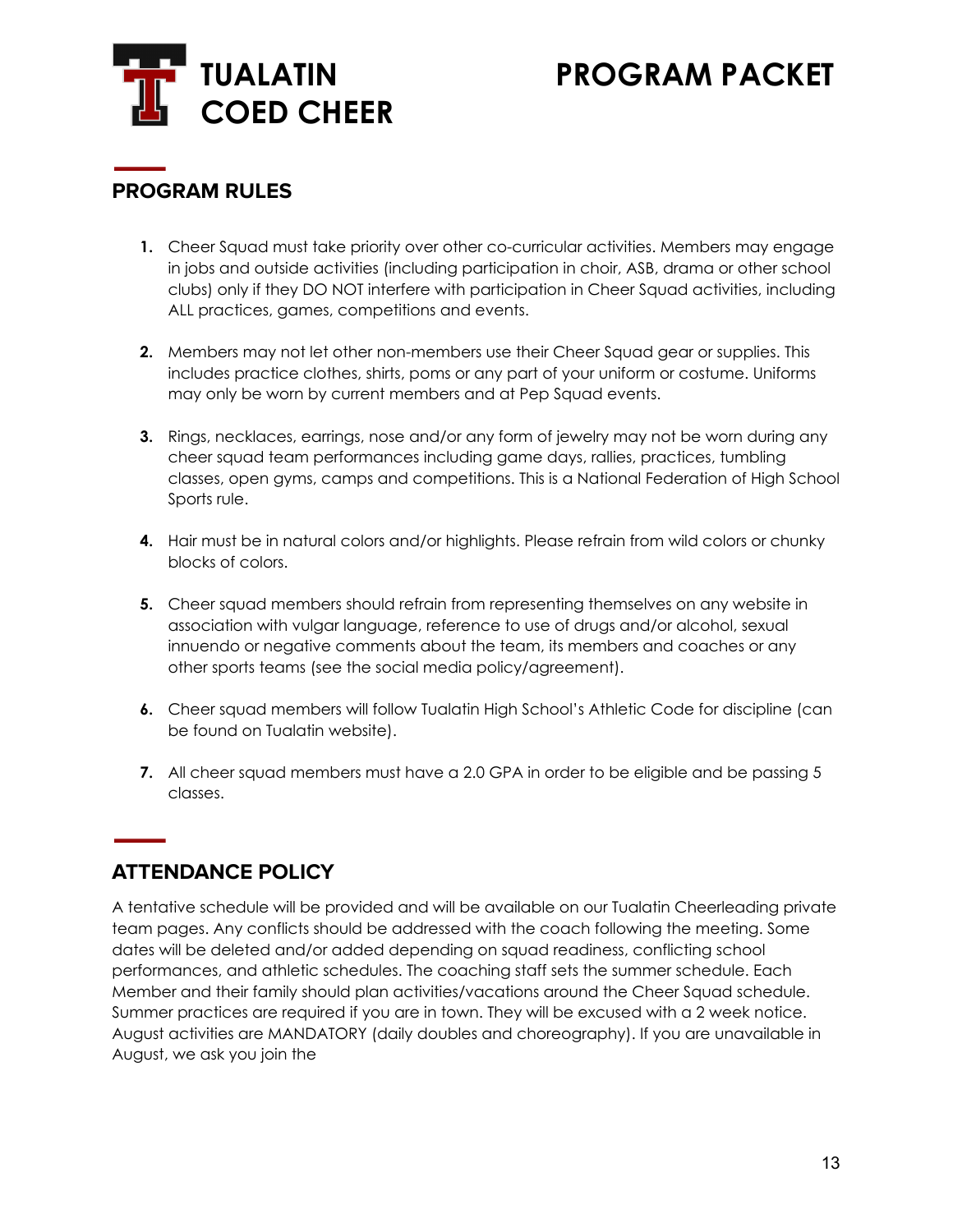

# **ATTENDANCE POLICY (Cont.)**

program next season when your summer schedule is clear. Once August begins, ALL absences are UNEXCUSED, but will still require a 2 week notice.

- **1.** Attend and be on time to all practices, games, competitions and other scheduled squad activities. If you are in town during summer, you are expected to be at ALL cheer events.
- **2.** CAMP, DAILY DOUBLES and OUR "Last Chance" Competition are REQUIRED, NO EXCEPTIONS.
- **3.** Absences will be excused during the spring and summer (june/july) with a two week notice.
- **4.** Any Member who is too sick to attend practice must notify the coaches immediately. Reasons for an excused absence is illness or a family emergency. Please have the ATHLETE contact us PRIOR to the beginning of practice or it will be considered an unexcused absence. If an athlete stays home from school, coaches expect to know that immediately in order to adjust events for that day with as much time as possible.
- **5.** Attendance at school for the entire day is a prerequisite for participation in events or practices. School related activities or appointments with prior approval by the administration do not fall under this regulation. Emergency situations may be reviewed and determined by the Athletic Director. This includes Friday's or weekend events.
- **6.** Any Member who is out and misses practice may be removed from the upcoming game, pep rally, performance and/or competition at the discretion of the coach. plan on being benched for that event. This includes and is not limited to games, performances, assemblies etc.
- **7.** Doctor/dentist appointments, driving classes, work and/or tests and family events are not accepted excuses for missing practices and will be counted as unexcused. Please schedule these at times/days that don't conflict with your team's practices or games.
- **8.** A Member who has more than 2 unexcused absences throughout the summer or recurring absences during the school year may be removed from an upcoming performance or game at the discretion of the coach.
- **9.** Competitions may never be missed, as they require the entire TEAM in order to compete. Any member missing a competition may be removed from future competitions at the coaches' discretion.
- **10.** Excessive absences may be cause for removal from the squad.

#### **Being benched means:**

- Attend the event as scheduled
- Wear everything required by squad members
- You will sit next to the coach, NO phones will be allowed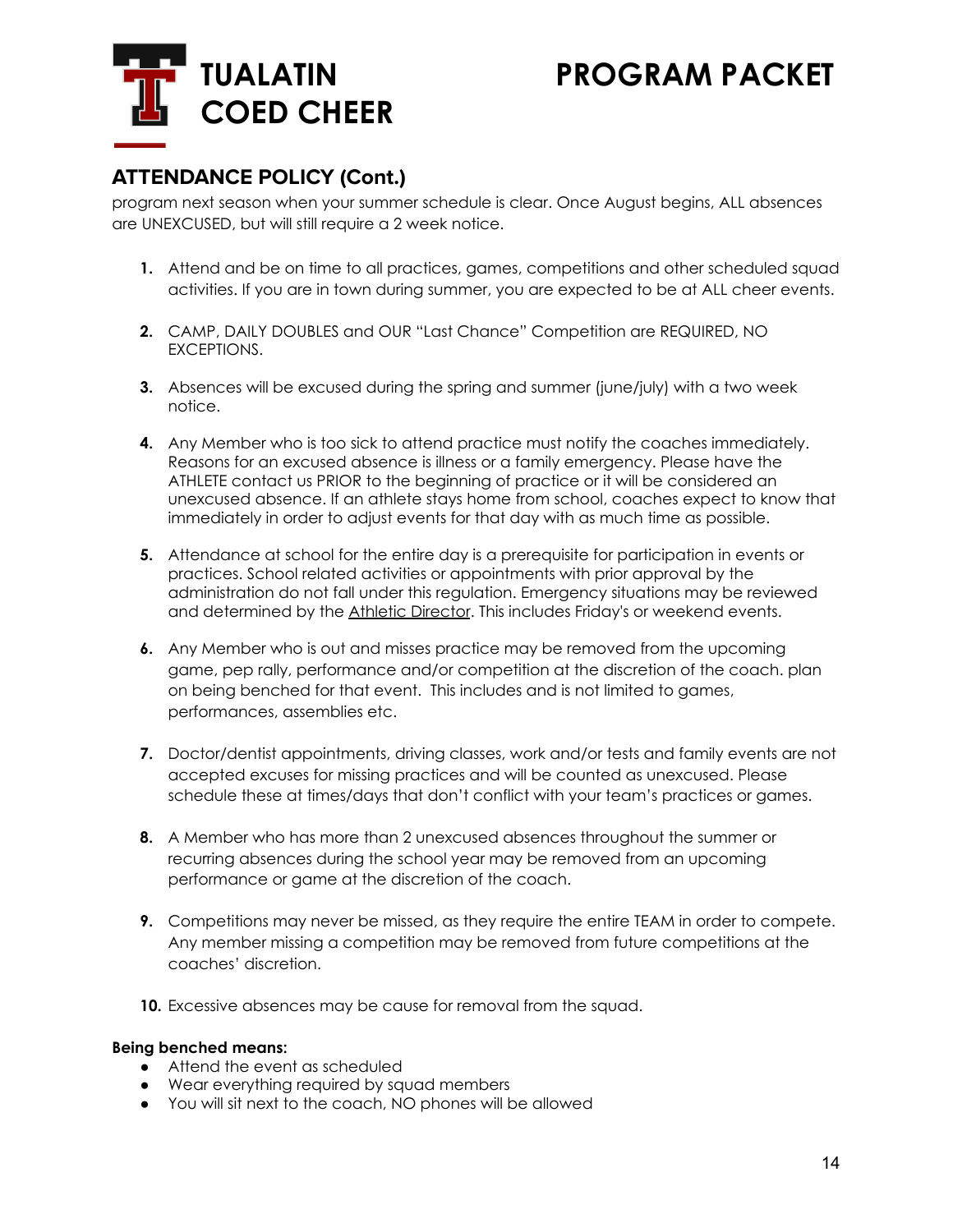

### **COMMUNICATION POLICY**

- **1.** Members are expected to check their private team pages and/or apps for any changes and/or updates on a regular basis (it is recommended once a day). Members are responsible for all information posted there. Make sure notifications are turned on.
- **2.** Weekly emails are sent out, members and families must read all sent emails.
- **3.** If at any time a member has an issue that needs to be addressed, **please have the first point of contact be directly from the member to the Coach.** Coaches will not discuss athlete concerns with parents. Athletes must advocate for themselves.
- **4.** When emailing a Coach **always** include the [tualatincheer@gmail.com](mailto:tualatincheer@gmail.com) account in your email.
- **5.** Please allow 48 hours for a response. We all have careers and families outside of coaching that take priority.

### **TRANSPORTATION**

● If transportation is not provided, ALL members will need to provide their own transportation to and from games, practices, tumbling and competitions. If transportation is provided, ALL members are required to travel on a team bus. **Transportation Waiver:** Transportation waivers for parents to grant permission for their student to transport him or herself to a school sponsored athletic/activity event, or to be transported by another student's parent, are available in the athletic office or the main office. This waiver must be completed at least 24 hours in advance of the event. Parents may transport their own children home from competitions if prearranged and after visual contact is made with coaches at the event.

# **COACHES CONTACT INFORMATION**

| Head Coach - Crystal Corona- tualatincheer@amail.com                    | (503) 913-2898   |
|-------------------------------------------------------------------------|------------------|
| <b>Varsity Assistant-</b> Maria Castillo-cheermia@gmail.com             | (503) 704-1874   |
| JV Coach- Daphne Rodelo-daphne.rodelo@amail.com                         | $(503)$ 431-0345 |
| <b>JV Assistant Coach-</b> Madison Tenneson- madison.tenneson@gmail.com | (269) 369-3843   |

\*\*\*DISCLAIMER: If we have missed a scenario, coaches have the right to accommodate as we see fit and will make note to add into our policies and expectations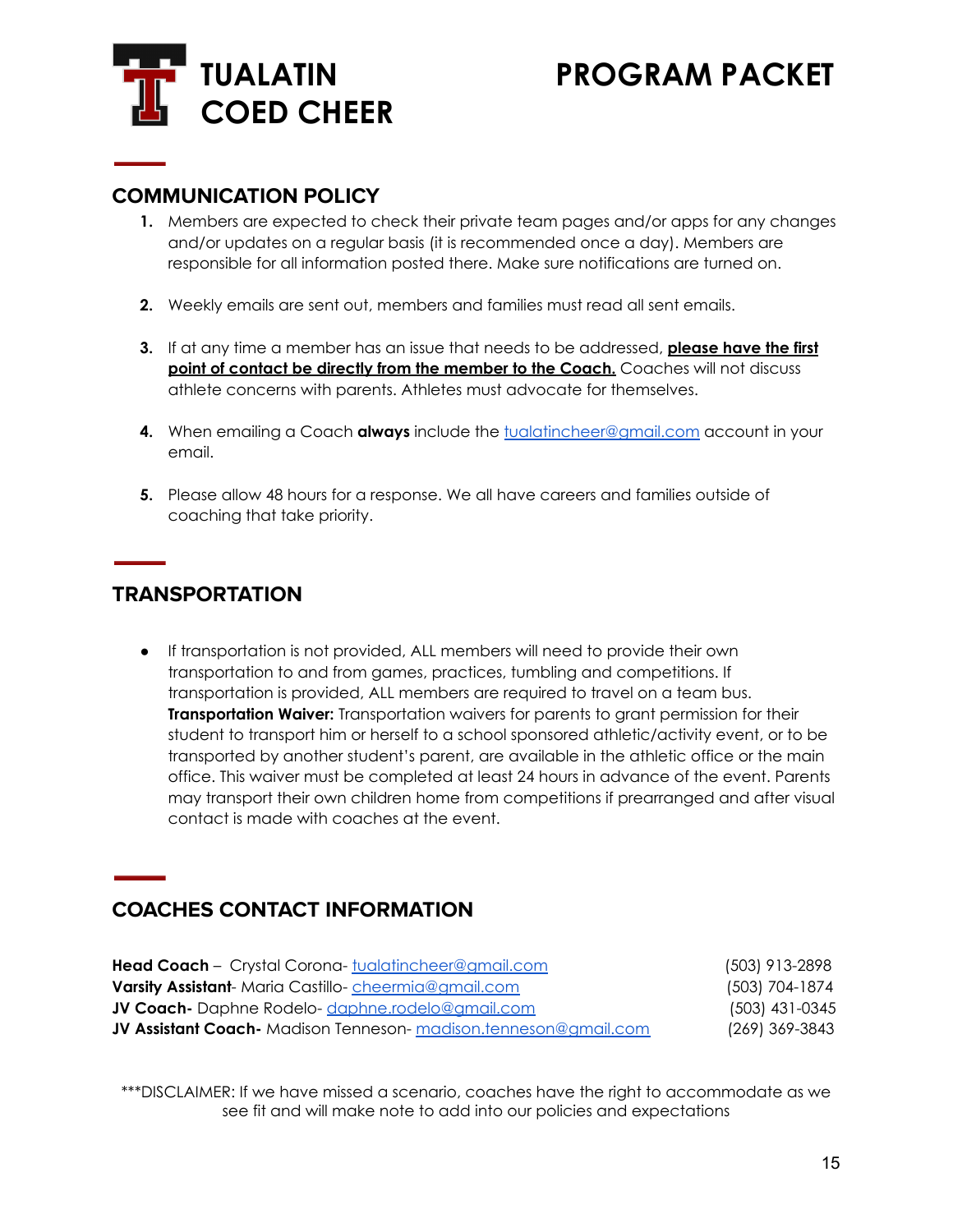

# **INJURY POLICY**

- **1.** It is the athletes responsibility to notify the coaching staff of an injury as soon as it occurs **and** before receiving medical treatment.
- **2.** Any Member who is injured must have a doctor's note sidelining the athlete.
- **3.** Athletes are responsible for following doctor's orders at all times.
- **4.** Any injured/sidelined athlete will need a doctor's written release of full participation in order to resume participation.
- **5.** Any limitations on participation may keep the athlete sidelined and he/she may be removed from the routines, and it is NOT guaranteed that he/she will be worked back into the routine.
- **6.** Injured athletes will see our athletic trainer who will assist the athlete back to full participation and assist with minor aches and sprains to allow for participation.

# **STUDENT PHYSICALS**

All applicants must have a current physical on TTSD physical form, before attending any tryouts or practices. This form is available on the Tualatin HS website as well as the Athletic Office at Tualatin. A returner must check if their physical is still current. They expire every two years. If the athlete is an incoming freshman or transfer student, a new and current physical is required before trying out/practicing and must be completed on the **TTSD Physical form.**

# **PHYSICAL FITNESS**

No matter where you are currently in your physical fitness, you will be expected to improve. Strength and flexibility are important with the skills we are expected to perform. Be prepared to run, condition and watch your body become stronger. Safety is in the strength of our athletes. **Safety is our top priority!**

# **NFHS SAFETY RULES**

- **1.** All Members are required to follow and adhere to all safety guidelines, procedures and directions given by the coaches.
- **2.** NO JEWELRY or GUM CHEWING is allowed during practices, games or other Cheer Squad events.
- **3.** Hair must be tied up and secured off the face as a safety precaution.
- **4.** Stunting of any kind is only permitted when the **high school coach(es)** are present.
- **5.** Nails must be short (near the end of the fingers) for ALL MEMBERS at ALL TIMES. French or clear nail polish only for game day, performances and competitions.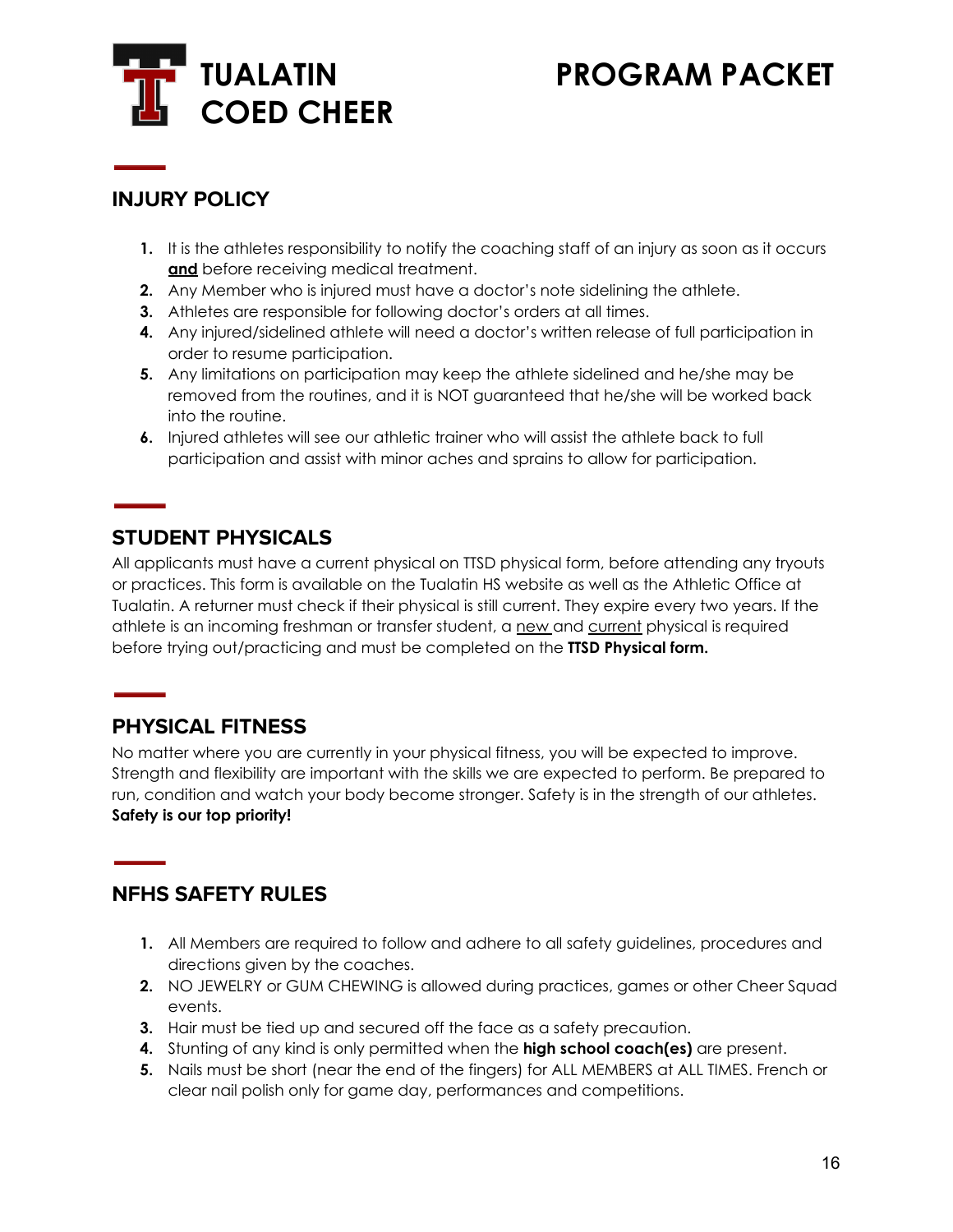

# **SOCIAL MEDIA POLICY**

We hold cheerleaders representing our school and community to high standards and expect nothing but respect when posting on public sites. Remember that you are now an ambassador for the school. Be VERY careful with social media activity. Tualatin Cheer members do not represent themselves, their teammates or coaches in a negative way. No use of profane, negative or inappropriate media communication towards another student, coach, teammate or families. THINK – Is it… **T**rue, **H**elpful, **I**nspiring, **N**ecessary, **K**ind? "THINK" BEFORE YOU POST!

- **1.** I agree to always set a positive example for others to follow when representing Tualatin Cheerleading whether in uniform or not.
- **2.** I agree to treat others with the same respect that I would like to be given on my social media.
- **3.** I agree to refrain from gossiping or talking trash about members of the Tualatin Cheer Squads or other programs on my social media, as I understand it can lead to personal conflicts and is therefore not conducive to the success of this program.
- **4.** I agree to keep my social media clear of profanity (INCLUDING RETWEETS) or otherwise inappropriate conversations, inappropriate abbreviations, comments, photos, etc. I understand that many students of all ages have these types of accounts and could view my page at any time.
- **5.** I agree to give the coach access to all my social media accounts to ensure a positive image is always reflected. This also includes second accounts also known as sinstas/private stories. Not notifying the coach of secondary accounts will result in a disciplinary action. Blocking coaches is prohibited.
- **6.** I understand that there may be consequences (up to dismissal from the squad) for inappropriate pictures/language or posts that could be detrimental to the cheer program or any TuHS program, school itself, teachers, etc on my social media accounts.

*Please add Tualatin Cheer to all your social media accounts once the season begins. Once added, please initial the page and keep a copy as reference.*

**Facebook:** Tualatin Cheer **Instagram:** @tualatincheer **Website: [www.tualatincheerleading.com](http://www.tualatincheerleading.com)**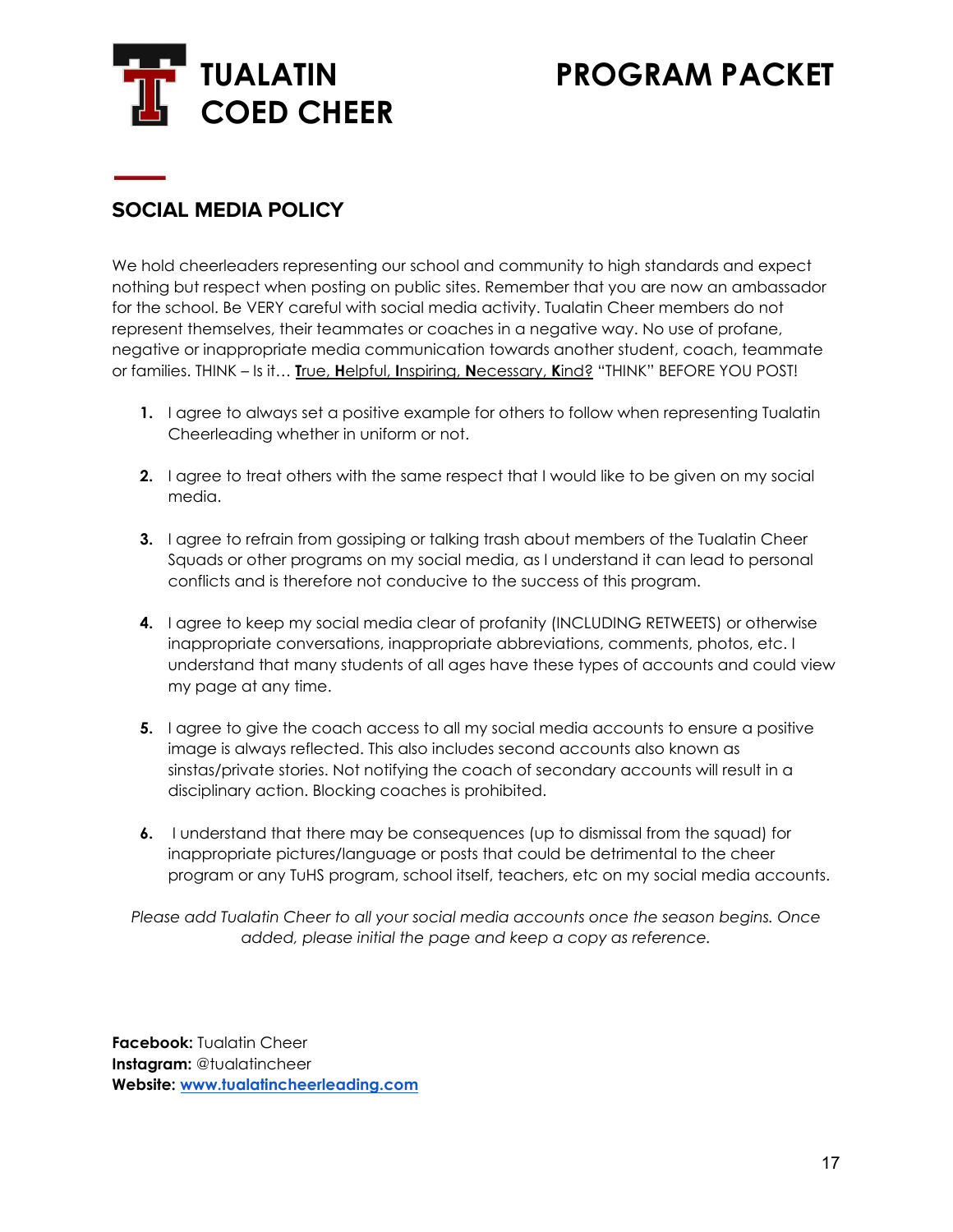

### **DEMERIT SYSTEM (Guidelines for <sup>a</sup> successful TEAM season)**

All Members begin each semester with 10 points. It is their responsibility to maintain their points by adhering to the rules listed on the Demerit paper. You will be asked to read and sign so that everyone understands the consequences and how dismissal from one of our squads may occur.

- **1.** Unexcused absence from game, practice, tumbling or scheduled event (Unless emailed and preapproved 2 weeks in advance during summer with the exception of camp and daily doubles- all absences become unexcused starting in August) **2pts**
- **2.** Calling in an absence within 2 hours of practices or games. (If you leave or miss school, contact coaches immediately if you will not be attending the practice- do NOT wait until practice is starting) **1pt**
- **3.** Late or leaving early from practice or game. Unless emailed and preapproved 2 weeks in advance. **.5pt**
- **4.** Not having COMPLETE uniform, shoes, poms, ribbons, etc. **.5 pt**
- **5.** Wearing ANY jewelry or hair inappropriately. We do NOT recommend getting any new piercings until after camp or at the end of the season. You take it out even if it's not healed. **.5pt**
- **6.** Conduct that is unbecoming of a Tualatin Cheerleader. This includes in or out of schoolexamples: fighting in school, attending parties where there is illegal substance abuse as well as postings on public websites. **5 pts**
- **7.** Chewing gum, eating, drinking beverages, or using cell phones. Wait until we are on a break or halftime. **1 pt**
- **8.** Not cooperating with teammates, leaders or coaches. **3 pts**
- **9.** Not passing classes or F's at semester or on progress reports. **3 pts**
- **10.** Any Illegal substance abuse not abided by TTSD or OSAA rules. Can lead to school suspension and up to dismissal from squad AND school administration will be involved through the process. **5 pts**

*<sup>\*\*\*</sup> A TOTAL of 10 points will result in immediate dismissal from the squad*

*<sup>\*\*\*</sup> 5 points will result in 1 benched game- Full uniform and attendance at the game is required \*\*\* Points start over after Football Season*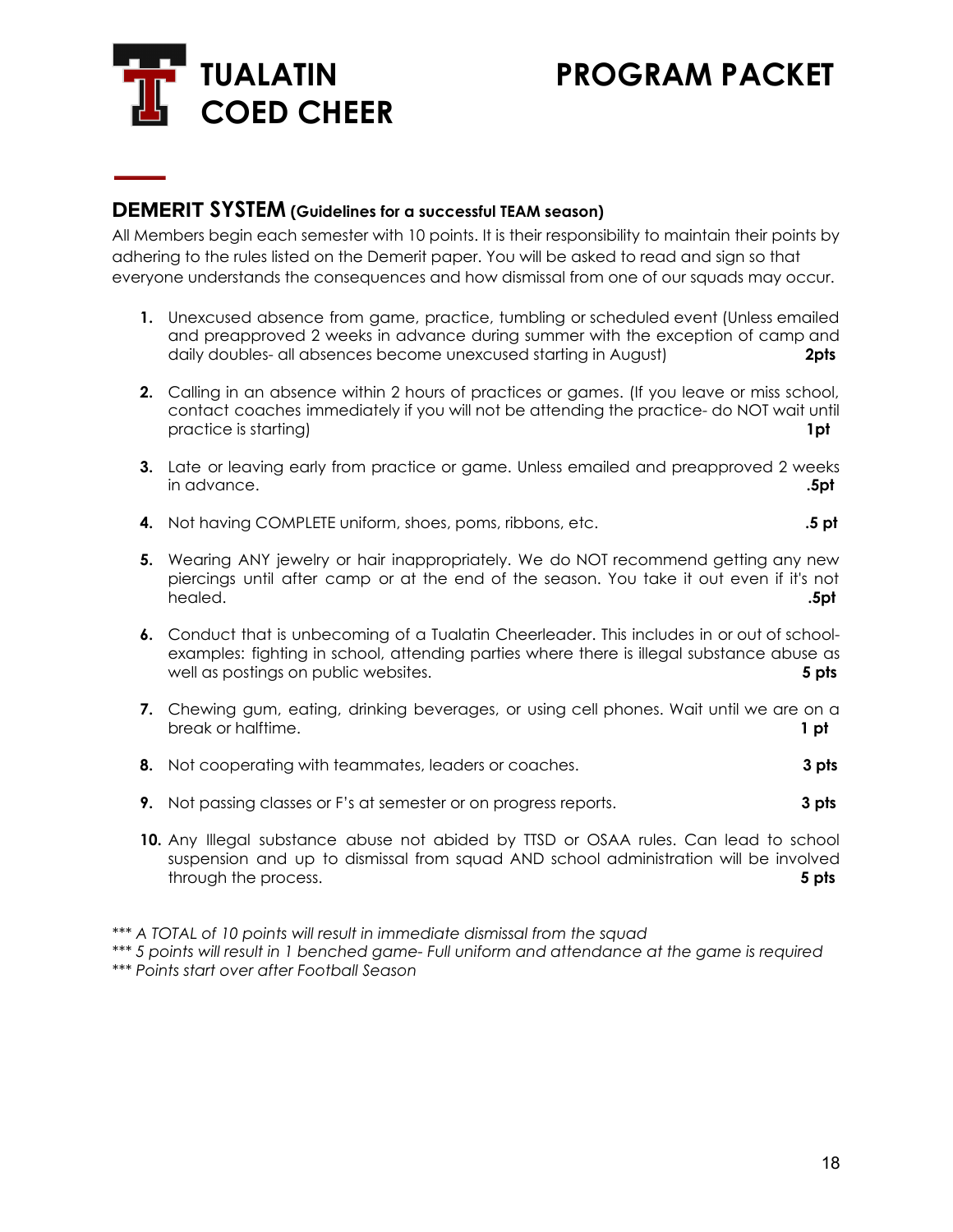

# **PARENT RESPONSIBILITIES**

Dear Parent and/or Guardian,

We are excited that your child has expressed an interest in being part of the Tualatin High School Cheerleading organization. Participating in a group of this kind is a great experience. It also comes with a great deal of responsibility. As coaches and administrators, we would like you to be aware of the many responsibilities and obligations that are expected of the members and their families.

• Please read this packet in its entirety and seriously consider the information before signing, which gives your support and permission for your child to join the program. NO exceptions will be made for any participant.

#### **Communication**

Maintain open communication with the coaches at all times. Please go directly to the Head Coach regarding any issue **before attempting** to involve the Athletic Director or other Administration as it always gets looped back to me to handle.

- Weekly emails get sent out, parents must read the cheer news weekly.
- Talking to other parents about your issues does not get anything resolved.
- If you have a question, comment, concern please email coaches **first.** Administration will always forward all emails/calls from parents to coaches.
- Coaches are available via appointment to discuss an issue OUTSIDE OF PRACTICE AND PERFORMANCE TIMES, but that does not guarantee any specific changes or requests.

#### **Attendance**

Please make sure your child is on time to every practice, game, performance, community service, competition, etc. We often rely heavily on every cheerleader being present so as to not adversely affect the rest of the team.

#### **Payments**

Refer and adhere to the payment schedule handed out after the first parent meeting. We try our best to send out reminders, but please be responsible for your upcoming payments. Missing or being late on a payment may result in your child being benched. After the final payment is due, all accounts are expected to be at a zero balance or your child will sit out of all performances, games etc while still being expected to participate in practices.

- Estimated program costs have been listed. If your child quits or is dismissed from the program, any funds paid or fundraised will NOT be reimbursed and remaining balance will be due in full.
- Attend parent meetings and participate in fundraising- mandatory for nationals fundraising if your child is selected to be on a traveling competition squad.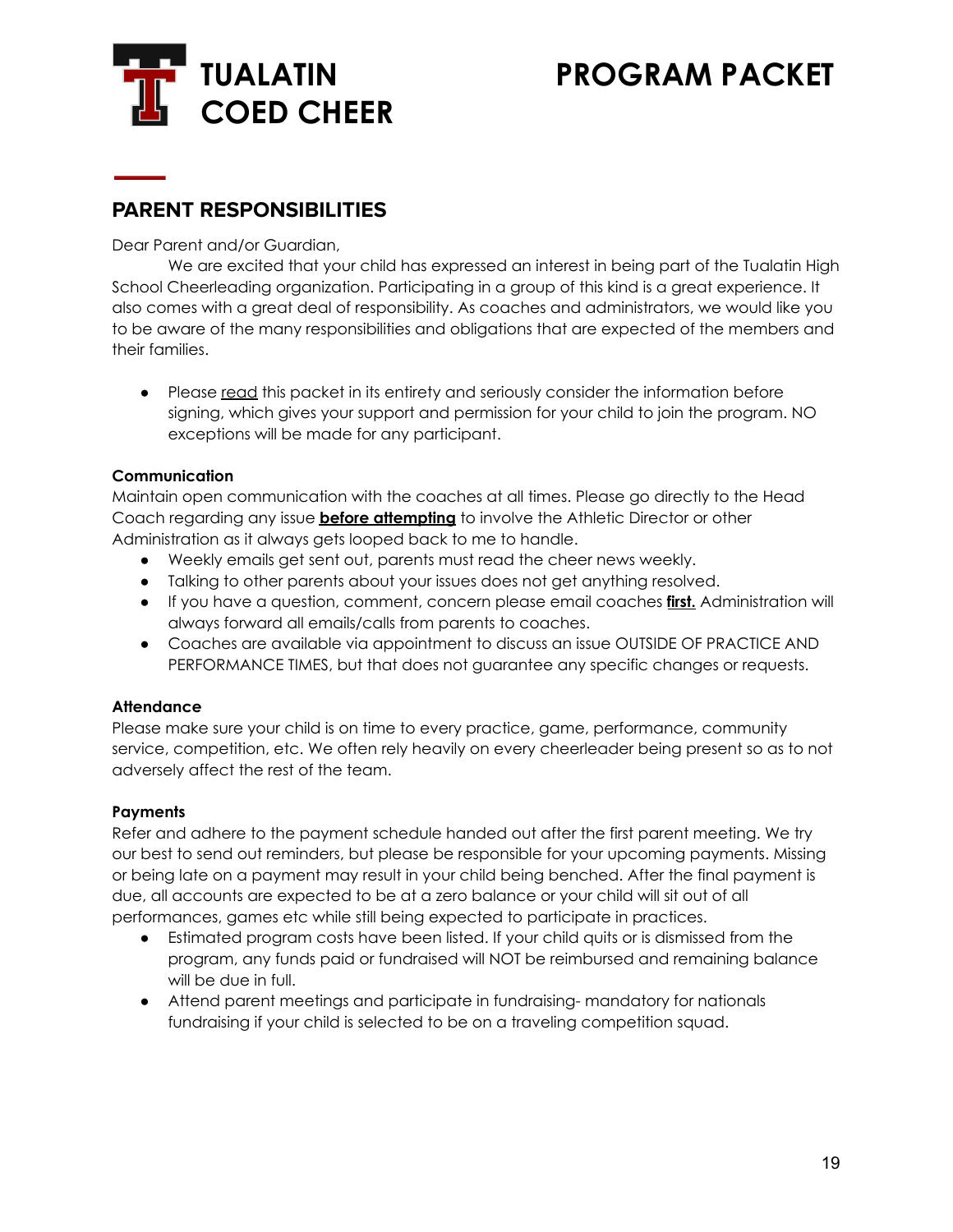

# **PARENT CODE OF CONDUCT**

Follow the instructions given by the coaches. Coaches have a large job to do. Your cooperation goes a long way toward making Tualatin Cheer a pleasant experience for your child and more importantly the entire team and their successes!

- Maintain your role as a supportive parent and please consider the entire situation, not just your child's position.
- Please respect that your child is on "team time" during games, competitions, events. We ask that you not try to talk to them, take pictures with them or otherwise distract them until after we have completed our performance(s).
- Refrain from gossip as it ALWAYS gets back to the coaches and does damage team morale and relationships within the program.
- Be a parent. We hear many things about your personal lives (thanks social media and teenage gossip)- It's important to remember we don't judge you as parents, so please don't judge us as coaches.
- We hold cheerleaders representing our school and community to the highest standards and expect nothing but respect from them when posting on public sites and we expect the parents to do so as well.
- You are the TEAM behind the TEAM

The best decision for the team will always prevail. You have one (maybe two) children in our program, but we just adopted a whole team! We ask that you look at the bigger picture. Always remember that your perspective of practice, routines, decisions, etc. may not always be the same as the coaches. We welcome any comments or concerns that you may have, but will not make changes to routines, positions or placements of an individual cheerleader based on parent complaints.

Please always remember, **"Your expectation of us coaches should match your commitment to our program as a parent."**

WANT TO HELP ORGANIZE FUNDRAISERS? HAPPY TO SUPPORT ANY IDEAS!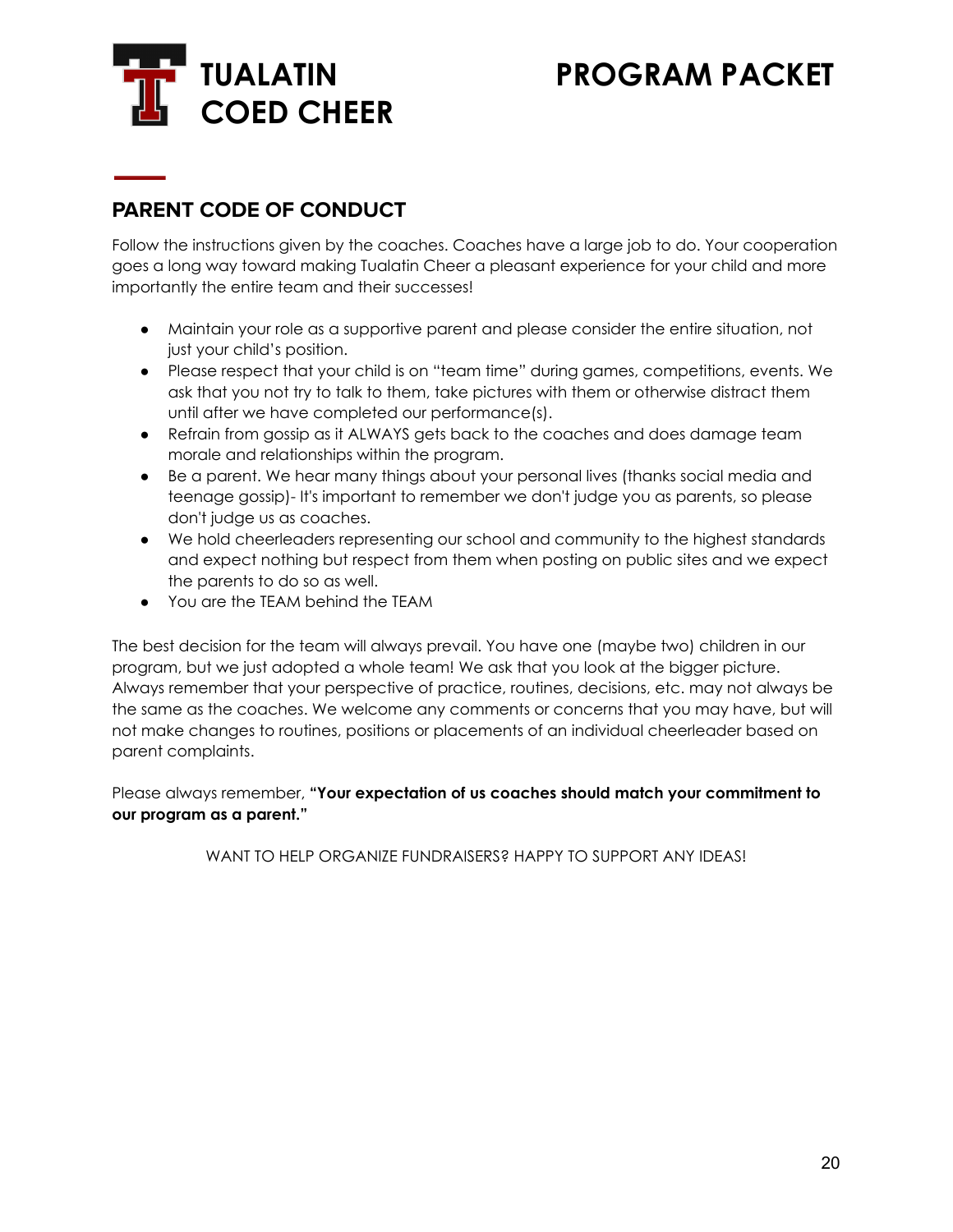

### **RULES AND POLICIES ACCEPTANCE**

#### **Please carefully read and sign this page and return at first team gathering**

- **1.** We understand the decision of the coaches is final and not negotiable after placements.
- **2.** We understand that teams are chosen on a basis of grades, talent and overall team needs with a huge look at stunt positions.
- **3.** We understand that coaches are happy to discuss our daughter's (son's) strengths and weaknesses in order to help them improve, but that the coach must also consider what is best for the team as a whole.
- **4.** We understand and agree that coaches make all program decisions.
- **5.** We understand that cheer must become the 1st priority in terms of co-curricular activities. Including other teams if approved.
- **6.** We understand that if our daughter (son) is selected this year, she (he) will still have to tryout again next year and their position on the squad is NOT guaranteed. Improvement, attitude and talent all play a part in whether they return.
- **7.** I understand and agree with the demerit system which enables kids to be responsible for their schedules, uniform, etc.
- **8.** I understand and agree to the payment plan and will stay up to date with my own cheer account.
- **9.** I understand and agree to the social media policy and that consequences may be given. I also understand as a parent what I say may affect my child as well.
- **10.** I understand and agree to the calendar given and realize changes could be made. I have read and agreed to abide by the Cheer Squad Rules and Policies, accepting the consequences and possible dismissal from the squad for breaking any of the rules. I also sign this understanding that I, as a parent, cannot change or alter these rules and I am allowing my child to join this organization knowing that these are the rules and I agree to the terms of the program as it stands and to the parent code of conduct.

| Student Signature & Date j |  |
|----------------------------|--|
|                            |  |

**Parent Signature & Date \_**\_\_\_\_\_\_\_\_\_\_\_\_\_\_\_\_\_\_\_\_\_\_\_\_\_\_\_\_\_\_\_\_\_\_\_\_\_\_\_\_\_\_\_\_\_\_\_\_\_ \_\_\_\_\_\_\_\_\_\_\_\_\_\_